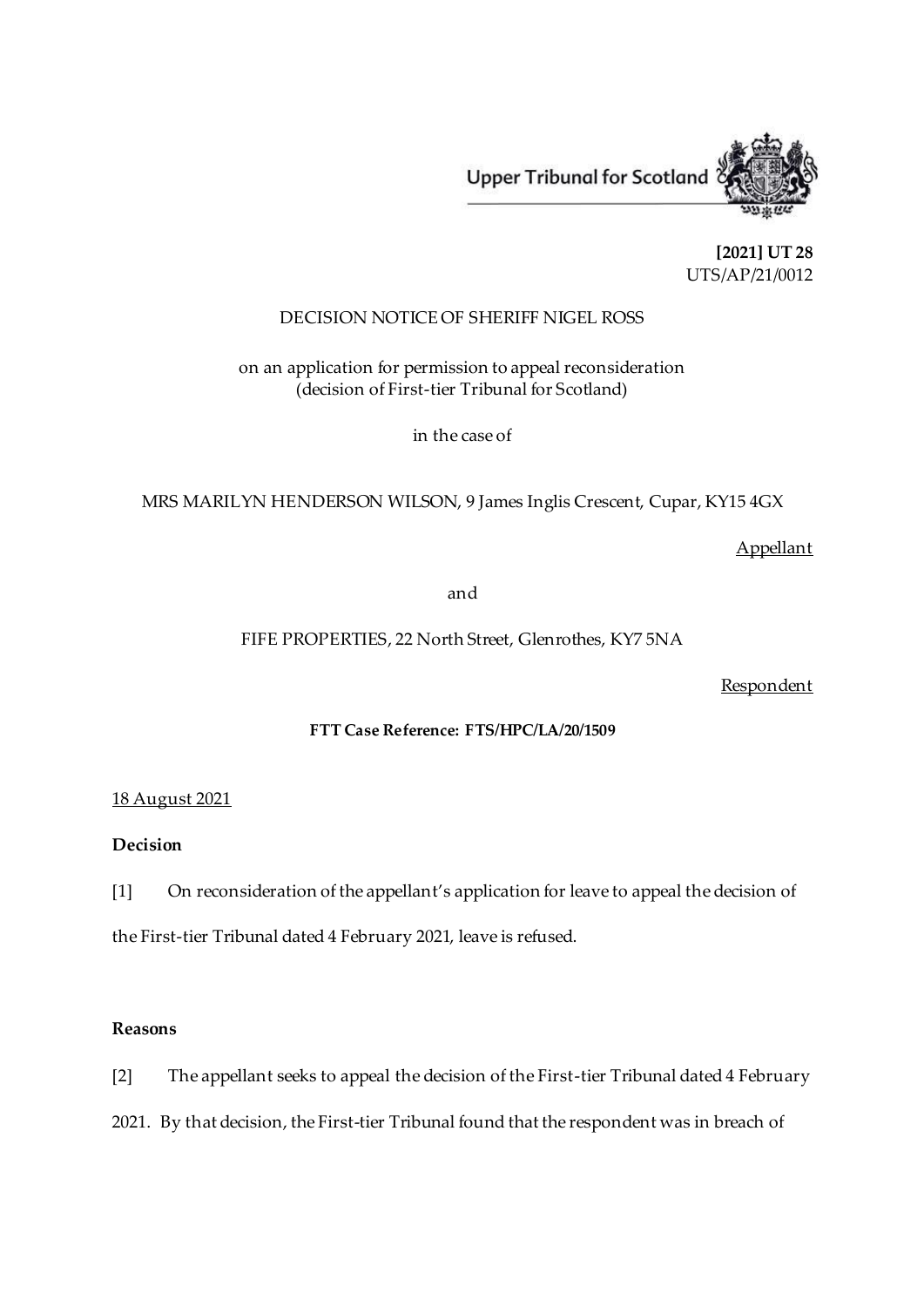paragraphs 17, 19, 26 and 108 of the Letting Agent Code of Practice (Scotland) Regulations 2016, and awarded the sum of £400 to the appellant.

[3] The appellant applied for leave to appeal. This was refused by the First-tier Tribunal on 18 March 2021, and by the Upper Tribunal on 8 July 2021. Each of those decisions gave detailed reasons for refusal. This is a re-consideration of the latter decision, in terms of Rule 3(7) of the Upper Tribunal for Scotland (Rules of Procedure) Regulations 2016. The reconsideration was on the basis of the documents submitted by the appellant, and the appellant confirmed by email of 11 August 2021 that she did not require an oral hearing.

[4] This appeal is based on grounds of appeal in the application UTS-1 dated 8 May 2021, which the Upper Tribunal decision allowed to be received late. The grounds proposed by the appellant are:-

1. Error in application of the law to the facts;

2. Making findings in fact without a basis in evidence;

3. Taking a wrong approach to the case by, for example, asking the wrong questions, taking account of manifestly irrelevant considerations and by arriving at a decision that no reasonable tribunal can properly reach.

In general terms, such errors are, if correctly identified, capable of providing grounds of appeal. It is not enough, however, to make only general assertions. They require to be related back to the evidence, and to the specific pieces of evidence or topics to which the criticism relates. The appellant has not done that. It is not possible to identify which error of law has been made, or which findings in fact are attacked as groundless, or which irrelevant considerations were taken into account.

[5] I have scrutinised the evidence in case any such faults are obvious. No such faults are evident on a plain reading of the original decision. I note as follows: In relation to the

2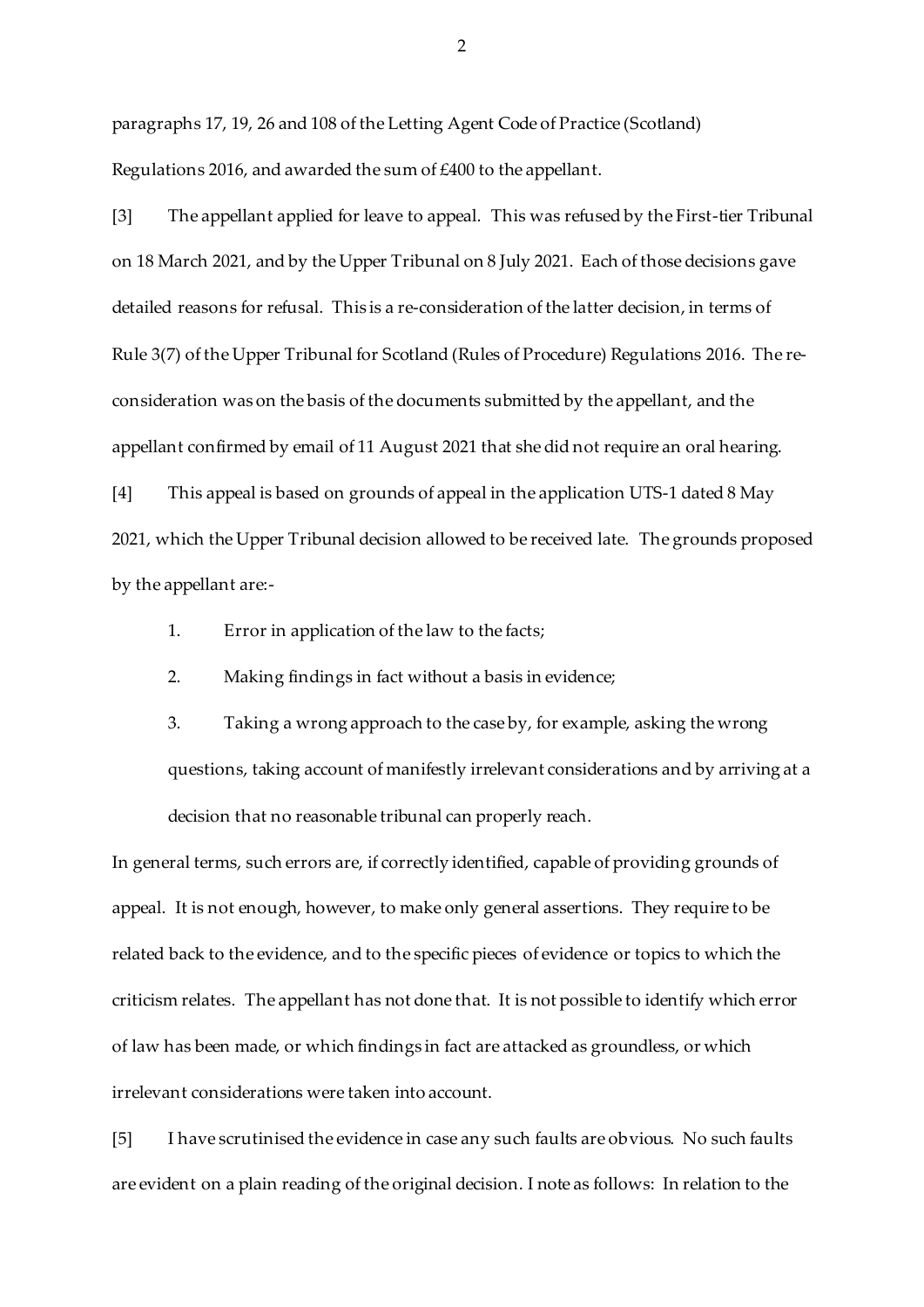first ground, the facts found by the First-tier Tribunal are set out at paragraphs 65 to 75 of the decision. These facts were then applied to the law, in this case the Code of Practice, in paragraphs 97 to 123. Each head of claim is identified and discussed separately in relation to the facts as found. No error is evident. The appellant does not identify what error has been made. The ground of appeal is too vague to assist this exercise. The decision, and the reasons for it, are logical and supported by the evidence.

[6] In relation to the second ground, the First-tier Tribunal made findings in fact at paragraphs 65 to 75. These were based on a lengthy and careful consideration of: the appellant's representations (paras 1 to 20); the respondents' written representations (paras 21 to 52); and the representations made at the hearing (53 to 64). The reasoning is set out at considerable length at paras 76 to 95. There is a substantial factual basis on which the First-tier Tribunal could make their findings in fact. The appellant has not identified which of the findings in fact are criticised by her, why they are wrong, what the evidence correctly showed in her view, and why the First-tier Tribunal was in error in understanding the evidence in the manner they did. It is the function of the First-tier Tribunal to make findings in fact. It is not a good ground of appeal that the appellant simply disagrees with the findings. The findings in fact made by the First-tier Tribunal are logical and supported by the facts established by the evidence led.

[7] In relation to the third ground, the appellant does not identify what manifestly irrelevant considerations were taken into account, or why the decision is unreasonable. It is not possible to identify any stateable ground of appeal from this. It is difficult to identify why a question can ever be said to be "wrong", and what would flow from that. A question is not evidence, and the First-tier Tribunal placed no reliance on questions. The decision is supported by the evidence.

3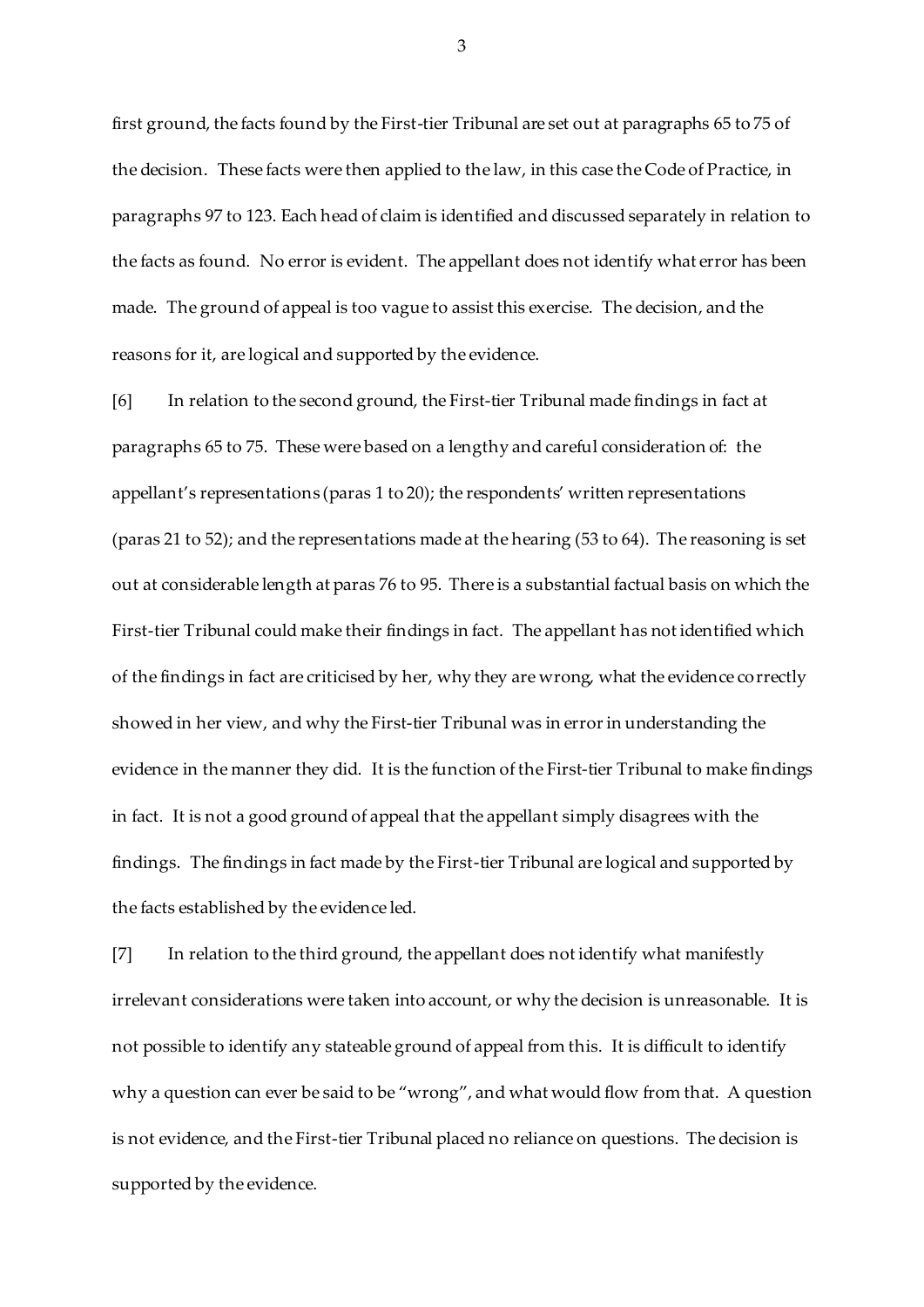[8] None of these grounds identifies any error on the part of the First-tier Tribunal. They are no more than assertions. Disagreement with the decision does not by itself demonstrate any error, and does not form a ground of appeal.

#### **Further evidence**

[9] The appellant encloses several further items that were not before the First-tier Tribunal. The first is a series of observations about the effect of the decision, disagreements with the process and apparent complaints about procedure. These do not amount to specific complaints about the decision itself. Complaints about procedure do not render a decision, which followed that procedure, appealable. The First-tier Tribunal are obliged to follow the prescribed procedure. The appellant further encloses invoices and other factual material. These are not said to have been before the First-tier Tribunal. No reason is advanced for their earlier omission. The function of appeal is not to re-hear the case. Further evidence can be admitted only if relevant and only if the material could not be made available earlier. Neither of these points applies here, and accordingly I am unable to consider the further evidence now tendered. Even if I were able to consider it, the further evidence now tendered does not demonstrate that the First-tier Tribunal decision was wrong, and so does not provide a basis for appeal. There is also a further statement of complaint about the decision of the Upper Tribunal. It adds nothing to the merits, or lack thereof, of this appeal, which is against the First-tier Tribunal decision. Even if I had taken this further material into account, it would not render this appeal arguable.

4